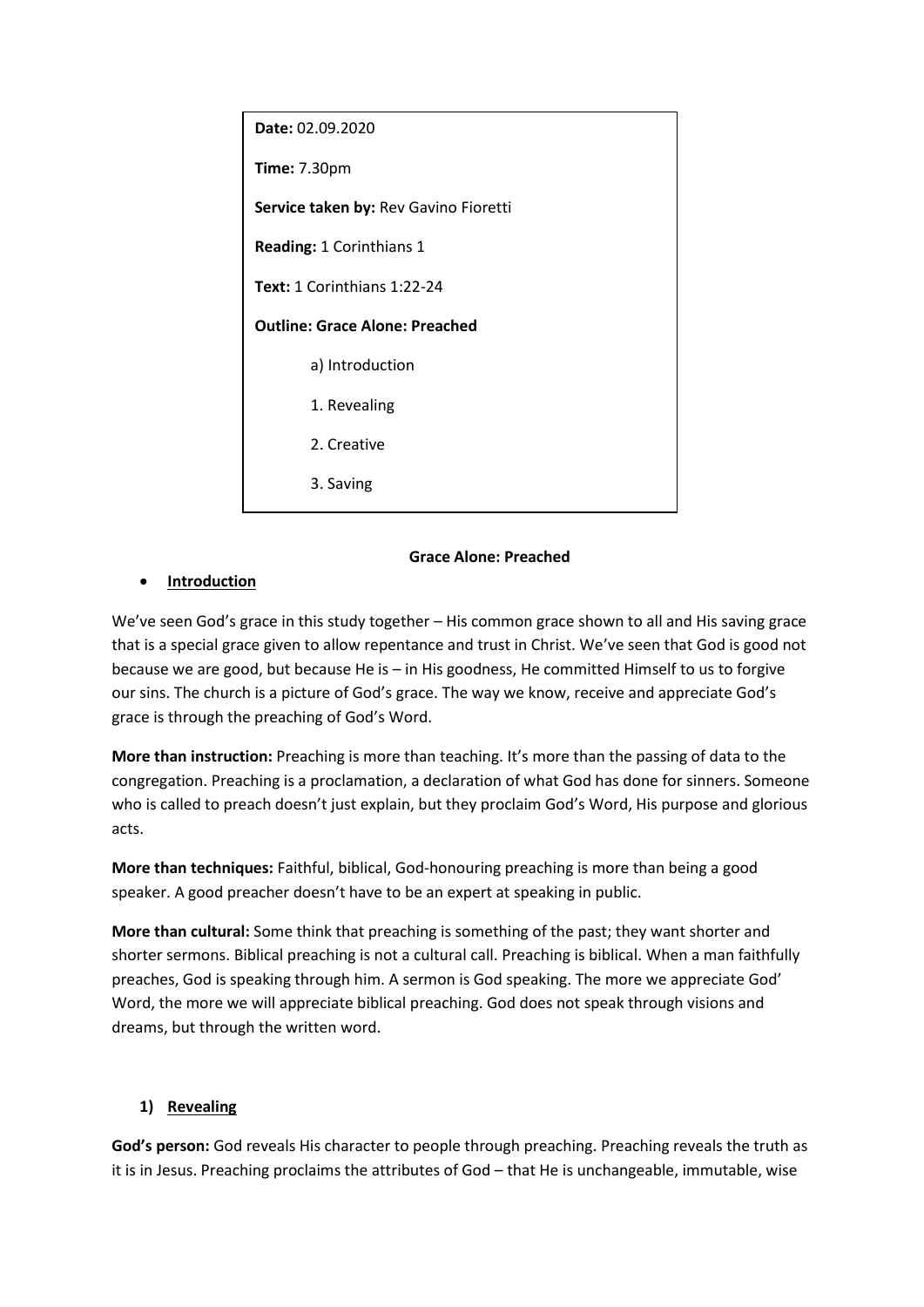and good. How can we know who He is unless He tells us? God reveals Himself through creation, but in His Word, we see that He is gracious, merciful, slow to anger, desires all to be saved.

**God's acts:** God tells us how and why He created the world in His Word. The only way to know God's works is to read the Bible. God's love is revealed through preaching – we learn that while we were still enemies, Christ died for us. We learn of the grace of God in action and that changes people.

**God's will:** The proclamation of God's Word reveals His will. Our consciences can mislead us – we feel guilty when we shouldn't, we feel fine when we should feel guilty. We need to know what's right and what's wrong. We need to know how to be saved and how to receive forgiveness. God reveals what He wants from us – repentance, to believe and receive His grace. We learn that salvation is by grace and not by works. A faithful preacher speaks what God says through His Word.

**God's Son:** The Son is revealed through preaching. We can know Jesus and see His works and will in the Bible. Christ is what we need, not signs or more wisdom. The Bible is the revelation and proclamation of Christ. The message of the Bible is that Jesus saves sinners – God calls and equips preachers so that people can hear this message.

## **2) Creative**

**God's way:** God spoke and things happened. He made man with His hands, but the rest of creation He spoke into being. God speaks and things are created.

**God's people:** God calls His people to Himself and He speaks to them through His Word. We are God's because He's spoken to us, perhaps through a sermon. God's Word creates His people.

**God's plan:** When Jesus performed miracles, often all He did was speak. What He wills comes to pass. God builds His church through the preaching of His Word. As God speaks, what He wills comes to pass.

**God's demands:** We don't create the faith needed within us to trust God – this comes from hearing the words of Christ. He persuades us of our sin and our need for forgiveness. He speaks and creates a new heart in us. He creates the faith He demands in us. Preaching is a means of grace – it's His means to lavish His grace on us.

# **3) Saving**

**Declares us righteous:** God's Word brings life (think of the dry bones coming to life in Ezekiel). We are justified and made right with God because God declares "forgiven". We're not righteous because we act in a righteous way, but because God declares us to be righteous.

**Defeats our enemies:** The history of man has been a constant battle between the devil and God's people. It's a battlefield that we're in and a battle with words. That is how Jesus defeated the devil, through speaking the written Word. We fight with the Bible; it's the sword we need to defeat our enemies. The kingdom of the devil is destroyed by faithful preaching.